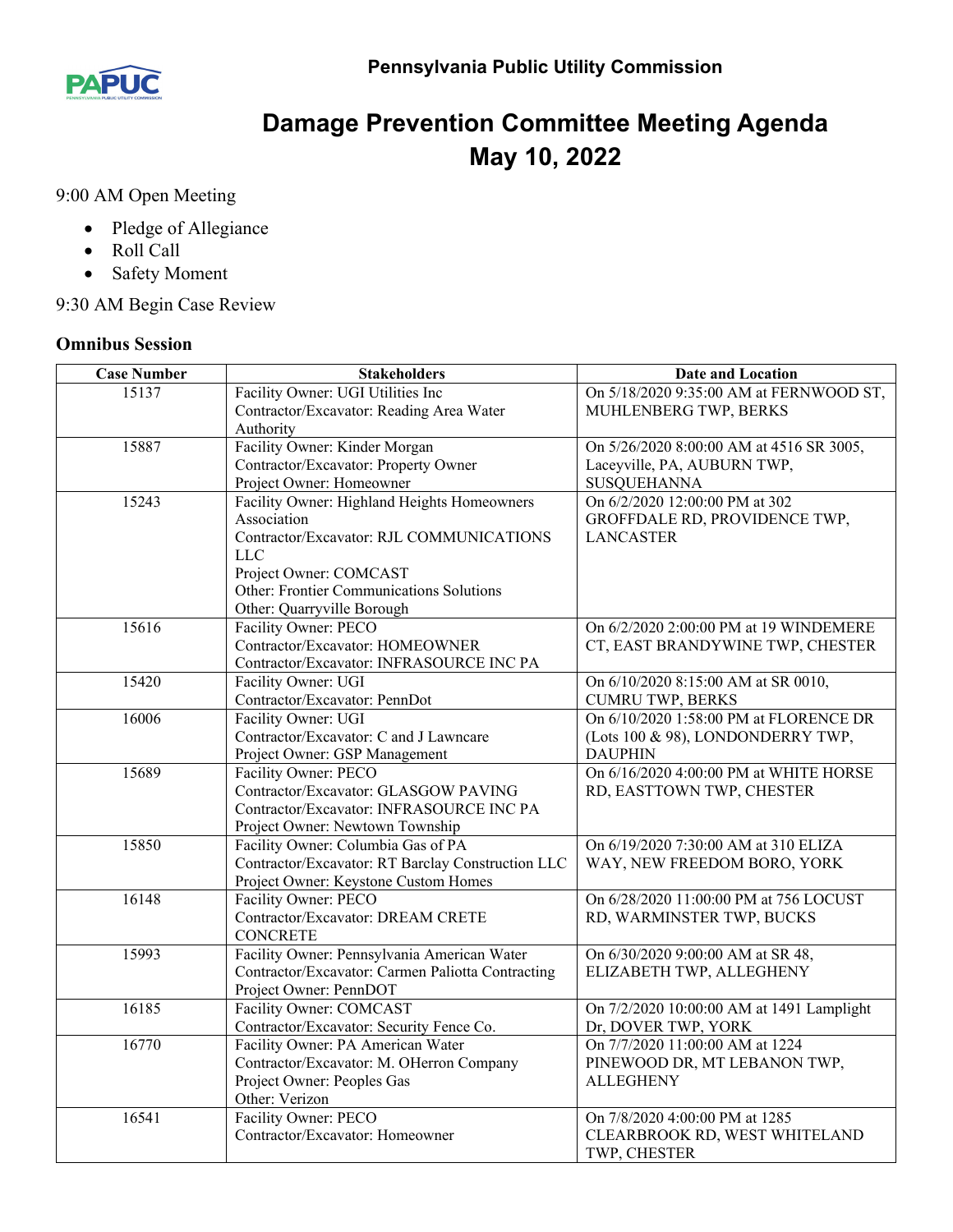| <b>Case Number</b> | <b>Stakeholders</b>                                             | <b>Date and Location</b>                     |
|--------------------|-----------------------------------------------------------------|----------------------------------------------|
| 16421              | Facility Owner: PPL Electric Utilities                          | On 7/13/2020 4:00:00 PM at 155 Jermyn Drive, |
|                    | Contractor/Excavator: Frank Henry and Son                       | WAVERLY TWP, LACKAWANNA                      |
|                    | Construction                                                    |                                              |
|                    | Project Owner: Peter Thomas                                     |                                              |
| 17392              | Facility Owner: PECO                                            | On 7/29/2020 1:00:00 PM at 706               |
|                    | Contractor/Excavator: Sanchez Concrete Contractor               | BUTTONWOOD, NORRISTOWN BORO,                 |
|                    |                                                                 | <b>MONTGOMERY</b>                            |
| 18038              | Facility Owner: COLUMBIA GAS OF PA - EAST                       | On 8/21/2020 5:41:00 PM at 3305 EASTERN      |
|                    | Contractor/Excavator: Homeowner                                 | BLVD, SPRINGETTSBURY TWP, YORK               |
| 17978              | Facility Owner: PEOPLES NATURAL GAS LLC                         | On 9/1/2020 4:56:00 PM at 479 6th Ave, NEW   |
|                    | Contractor/Excavator: Luther Construction                       | KENSINGTON CITY, WESTMORELAND                |
|                    | Contractor/Excavator: MODFINISH                                 |                                              |
| 18324              | Facility Owner: COLUMBIA GAS                                    | On 9/9/2020 7:00:00 AM at ST THOMAS ST,      |
|                    | Contractor/Excavator: A. Folino Construction Inc.               | PITTSBURGH CITY, ALLEGHENY                   |
|                    | Project Owner: PITTSBURGH WATER & SEWER<br><b>AUTHORITY THE</b> |                                              |
|                    | Designer: BUCHART HORN                                          |                                              |
|                    | Designer: Collective Efforts                                    |                                              |
|                    | Designer: JOHNSON, MIRMIRAN AND                                 |                                              |
|                    | THOMPSON (JMT)                                                  |                                              |
|                    | Other: Peoples Gas                                              |                                              |
| 18269              | Facility Owner: PECO ENERGY                                     | On 9/9/2020 2:00:00 PM at 301 CHURCH ST,     |
|                    | Contractor/Excavator: H. W. Munz Plumbing &                     | ROYERSFORD BORO, MONTGOMERY                  |
|                    | Heating                                                         |                                              |
| 18255              | Facility Owner: TEXAS EASTERN-ENBRIDGE                          | On 9/11/2020 11:00:00 AM at 2460 McDowell    |
|                    | Contractor/Excavator: Wild Rose Fencing                         | Road, St. Thomas PA 17252, PETERS TWP,       |
|                    | Project Owner: John Fahnestock                                  | <b>FRANKLIN</b>                              |
| 18331              | Facility Owner: PECO ENERGY                                     | On 9/15/2020 9:00:00 AM at 1203 MARKET       |
|                    | Contractor/Excavator: ROAD CON, INC                             | ST, MARCUS HOOK BORO, DELAWARE               |
| 21236              | Facility Owner: UGI                                             | On 11/17/2020 11:24:00 AM at 212 E Main St,  |
|                    | Contractor/Excavator: Kenneth Schoonover                        | WESTFIELD BORO, TIOGA                        |
| 21148              | Facility Owner: COLUMBIA GAS                                    | On 12/3/2020 11:35:00 AM at 2957 Exeter Dr   |
|                    | Contractor/Excavator: Countryside Fence, LLC                    | S, YORK TWP, YORK                            |
|                    | Project Owner: Property Owner                                   |                                              |
| 21182              | Facility Owner: PECO                                            | On 12/7/2020 12:00:00 AM at 3539 RHOADS      |
| 21200              | Contractor/Excavator: FEDOR                                     | AVE, NEWTOWN TWP, DELAWARE                   |
|                    | Facility Owner: PECO                                            | On 12/14/2020 9:00:00 AM at 432 5TH ST,      |
|                    | Contractor/Excavator: SALVADORE<br>CONSTRUCTION                 | EAST NOTTINGHAM TWP, CHESTER                 |
|                    | Project Owner: Property Owner                                   |                                              |
| 22713              | Project Owner: Authority of the Borough of                      | On 3/24/2021 9:00:00 AM at S.R. 0481         |
|                    | Charleroi                                                       | WATERLINE REPLACEMENT,                       |
|                    | Other: KLH Engineers Inc.                                       | FALLOWFIELD TWP, WASHINGTON                  |
|                    | Other: NUCA PENNSYLVANIA                                        |                                              |
| 25653              | Contractor/Excavator: JAMES MIDDLETON                           | On 6/21/2021 8:00:00 AM at 208 Montgomery    |
|                    | Other: ELIZABETH DELPRIORE                                      | Ave, WEST PITTSTON BORO, LUZERNE             |

## **Full Session** (parties in **bold** are disputing penalties)

| <b>Case Number</b> | <b>Stakeholders</b>                                | Date and Location                         |
|--------------------|----------------------------------------------------|-------------------------------------------|
| 16441              | Facility Owner: West Pen Power - FirstEnergy Corp. | On 6/3/2020 5:30:00 PM at 157 Garing Rd., |
|                    | Contractor/Excavator: Homeowner/Garing Roofing     | CHICORA BORO, BUTLER                      |
| 14658              | Facility Owner: COMCAST                            | On 5/6/2020 12:00:00 AM at WOODLAND       |
|                    | Contractor/Excavator: Wexcon, Inc.                 | DR, SHREWSBURY BORO, YORK                 |
|                    | Project Owner: Shrewsbury Borough                  |                                           |
|                    | Designer: KEYSTONE CONSULTANTS INC                 |                                           |
|                    | Other: Met-Ed / First Energy                       |                                           |
|                    | Other: VERIZON                                     |                                           |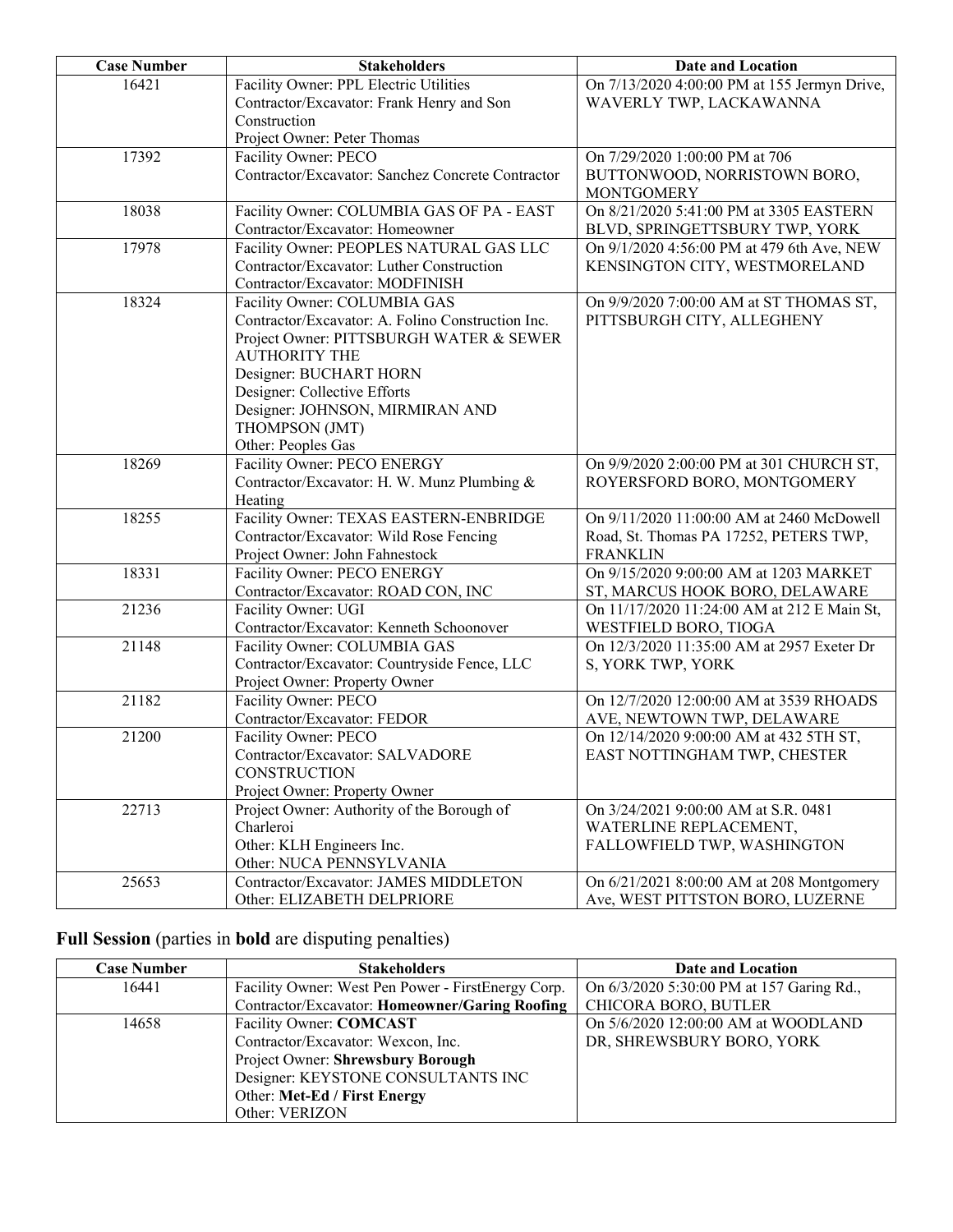| <b>Case Number</b> | <b>Stakeholders</b>                                      | Date and Location                           |
|--------------------|----------------------------------------------------------|---------------------------------------------|
| 14467              | Facility Owner: WAYNESBORO                               | On 4/29/2020 11:00:00 AM at Westminster     |
|                    | BOROUGH/WAYNESBORO BOROUGH AUTH                          | Drive, WASHINGTON TWP, FRANKLIN             |
|                    | Contractor/Excavator: Country Seal Coating and           |                                             |
|                    | Paving                                                   |                                             |
| 16992              | Facility Owner: PINE GROVE WATER SYSTEM                  | On 7/30/2020 7:00:00 AM at 274 TREMONT      |
|                    | Contractor/Excavator: R LEE LUTZ                         | RD, PINE GROVE BORO, SCHUYLKILL             |
| 17771              | Facility Owner: Lehigh County Authority                  | On 8/21/2020 12:00:00 PM at 4410 park view  |
|                    | Contractor/Excavator: Liberty Excavating Inc.            | dr, NORTH WHITEHALL TWP, LEHIGH             |
|                    | Project Owner: FREEDOM EQUIPMENT                         |                                             |
|                    | Project Owner: RC ANDERSON CONSTRUCTION                  |                                             |
|                    | & CONSULTING LLC                                         |                                             |
|                    | Designer: SNYDER, SECARY AND ASSOCIATES                  |                                             |
| 14437              | Facility Owner: PECO                                     | On 4/22/2020 4:00:00 PM at 2620             |
|                    | Contractor/Excavator: Verizon                            | BROWNSVILLE RD, LOWER                       |
|                    | Project Owner: Verizon                                   | SOUTHAMPTON TWP, BUCKS                      |
|                    | Other: Lower Southampton Township                        |                                             |
|                    | Other: Philadelphia Gas Works                            |                                             |
| 15013              | Facility Owner: UGI Utilities                            | On 5/13/2020 11:26:00 AM at 875 Cannery Rd, |
|                    | Contractor/Excavator: NEW ENTERPRISE STONE               | POINT TWP, NORTHUMBERLAND                   |
|                    | <b>AND LIME</b>                                          |                                             |
|                    | Contractor/Excavator: Point Twp                          |                                             |
|                    | <b>Contractor/Excavator: Recon Construction Services</b> |                                             |
|                    | Inc                                                      |                                             |
|                    | Project Owner: Point Township                            |                                             |
|                    | Project Owner: Recon Construction                        |                                             |
| 14318              | Facility Owner: FLEETWOOD BOROUGH                        | On 4/8/2020 10:00:00 AM at N Maple Street   |
|                    | Contractor/Excavator: DRILLMASTERS LLC                   | and Multiple Streets in a subdivision,      |
|                    | Project Owner: Met-Ed / First Energy Corp.               | FLEETWOOD BORO, BERKS                       |
|                    | Other: IBEW LOCAL UNION 126                              |                                             |
|                    | Other: UGI                                               |                                             |
| 22144              | Facility Owner: UGI                                      | On 2/24/2021 7:00:00 AM at 300 TAMARACK     |
|                    | Contractor/Excavator: David E. Moritz LLC                | DR, DENVER BORO, LANCASTER                  |
|                    | Contractor/Excavator: Fox Pools                          |                                             |
|                    | Project Owner: Homeowner                                 |                                             |
| 13203              | Facility Owner: CENTRAL ELECTRIC                         | On 2/12/2020 3:00:00 PM at MORAINE          |
|                    | <b>COOPERATIVE INC</b>                                   | STATE PARK / NORTH SHORE DRIVE,             |
|                    | Contractor/Excavator: Horizon Construction               | WORTH TWP, BUTLER                           |
|                    | Group                                                    |                                             |
|                    | Contractor/Excavator: LANDMARK                           |                                             |
|                    | <b>EXCAVATING INC</b>                                    |                                             |
|                    | Project Owner: PA DEPARTMENT OF                          |                                             |
|                    | CONSERVATON AND NATURAL RESOURCES                        |                                             |
|                    | Designer: LARSON DESIGN GROUP                            |                                             |
|                    | Other: Verizon                                           |                                             |
|                    | Other: West Penn Power / First Energy                    |                                             |
| 12410              | Facility Owner: CITY OF LATROBE                          | On 1/7/2020 9:00:00 AM at Ligonier St,      |
|                    | Contractor/Excavator: INDEPENDENT                        | LATROBE CITY, WESTMORELAND                  |
|                    | <b>ENTERPRISES</b>                                       |                                             |
|                    | Project Owner: Latrobe Municipal Authority               |                                             |
|                    | Designer: Gibson Thomas Engineering Co                   |                                             |
|                    | Other: COMCAST                                           |                                             |
|                    | Other: FIRST ENERGY/WEST PENN POWER                      |                                             |
|                    | Other: Level 3 Now Centurylink                           |                                             |
| 18011              | Facility Owner: PECO ENERGY                              | On 8/31/2020 10:00:00 AM at 408 CHERRY      |
|                    | Contractor/Excavator: NICK FALCONE & SONS                | ST, NORRISTOWN BORO, MONTGOMERY             |
| 21321              | Facility Owner: PEOPLES GAS                              | On 12/22/2020 8:30:00 AM at BUENA VISTA     |
|                    | Contractor/Excavator: A. Folino Construction Inc.        | ST, PITTSBURGH CITY, ALLEGHENY              |
|                    | Project Owner: PITTSBURGH WATER AND                      |                                             |
|                    | <b>SEWER AUTHORITY</b>                                   |                                             |
| 20851              | Facility Owner: TC Energy                                | On 11/27/2020 4:00:00 PM at Landowners      |
|                    | Contractor/Excavator: Homeowner                          | driveway, WAMPUM BORO, LAWRENCE             |